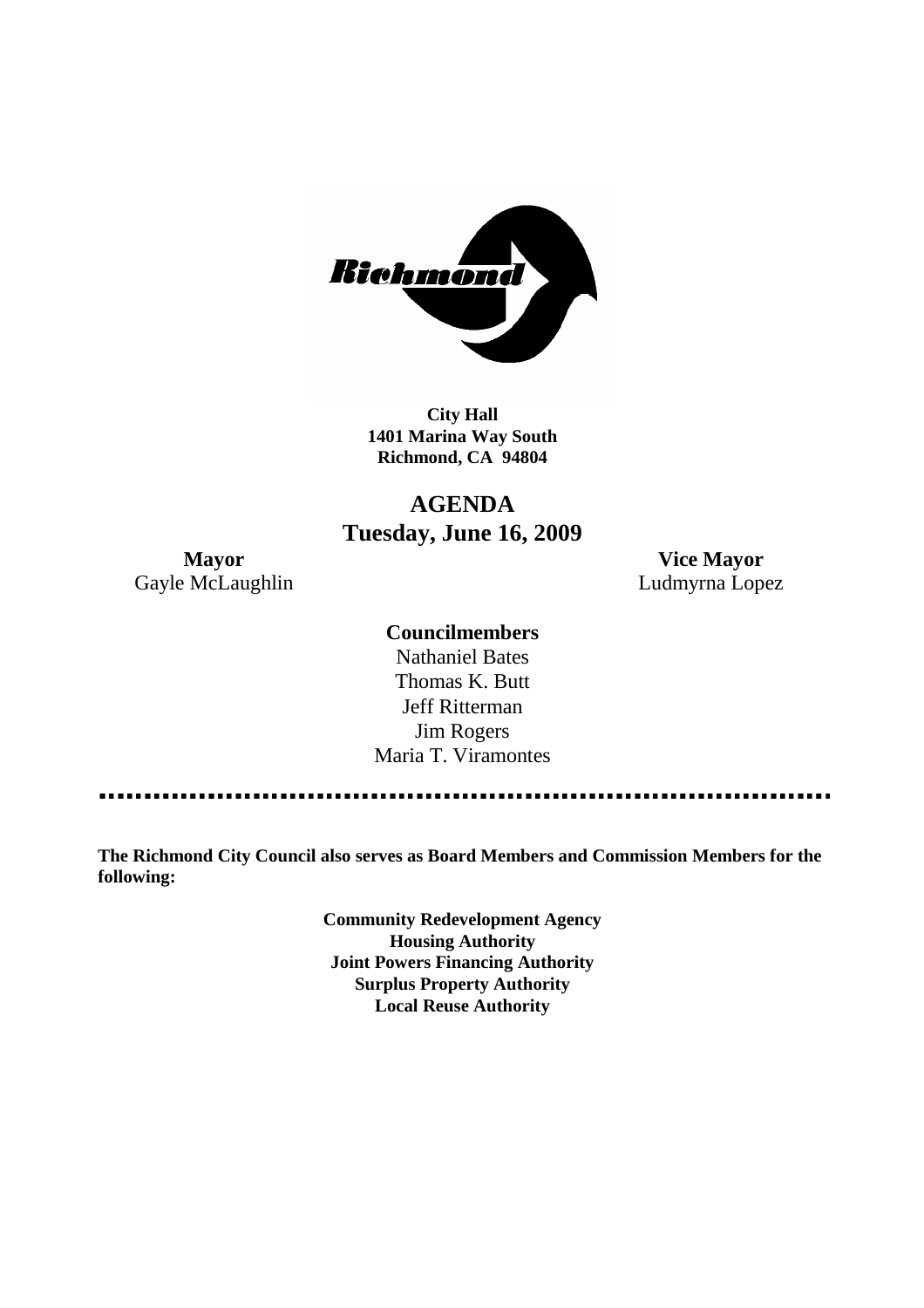# **MEETING PROCEDURES**

The City of Richmond encourages community participation at its City Council meetings and has established procedures that are intended to accommodate public input in a timely and time-sensitive way. As a courtesy to all members of the public who wish to participate in City Council meetings, please observe the following procedures:

**PUBLIC COMMENT ON AGENDA ITEMS:** Anyone who desires to address the City Council on items appearing on the agenda must complete and file a pink speaker's card with the City Clerk **prior** to the City Council's consideration of the item. Once the City Clerk has announced the item and discussion has commenced, no person shall be permitted to speak on the item other than those persons who have submitted their names to the City Clerk. Your name will be called when the item is announced for discussion. **Each speaker will be allowed TWO (2) MINUTES to address the City Council on NON-PUBLIC HEARING items listed on the agenda.**

**OPEN FORUM FOR PUBLIC COMMENT:** Individuals who would like to address the City Council on matters not listed on the agenda or on **Presentations, Proclamations and Commendations, Report from the City Attorney, or Reports of Officers** may do so under Open Forum. All speakers must complete and file a pink speaker's card with the City Clerk **prior** to the commencement of Open Forum. **The amount of time allotted to individual speakers shall be determined based on the number of persons requesting to speak during this item. The time allocation for each speaker will be as follows: 15 or fewer speakers, a maximum of 2 minutes; 16 to 24 speakers, a maximum of 1 and one-half minutes; and 25 or more speakers, a maximum of 1 minute.**

### **SPEAKERS ARE REQUESTED TO OCCUPY THE RESERVED SEATS IN THE FRONT ROW BEHIND THE SPEAKER'S PODIUM AS THEIR NAME IS ANNOUNCED BY THE CITY CLERK.**

**CONSENT CALENDAR:** Consent Calendar items are considered routine and will be enacted, approved or adopted by one motion unless a request for removal for discussion or explanation is received from the audience or the City Council. A member of the audience requesting to remove an item from the Consent Calendar must complete and file a speaker's card with the City Clerk **prior to the City Council's consideration of Item C, Agenda Review.** An item removed from the Consent Calendar may be placed anywhere on the agenda following the City Council's agenda review.

*The City Council's adopted Rules of Procedure recognize that debate on policy is healthy; debate on personalities is not. The Chairperson has the right and obligation to cut off discussion that is too personal, too loud, or too crude.*

**\*\*\*\*\*\*\*\*\*\*\*\*\*\*\*\*\*\*\*\*\*\*\*\*\*\*\*\*\*\*\*\*\*\*\*\*\*\*\*\*\*\*\*\*\*\*\*\*\*\*\*\*\*\*\*\*\*\***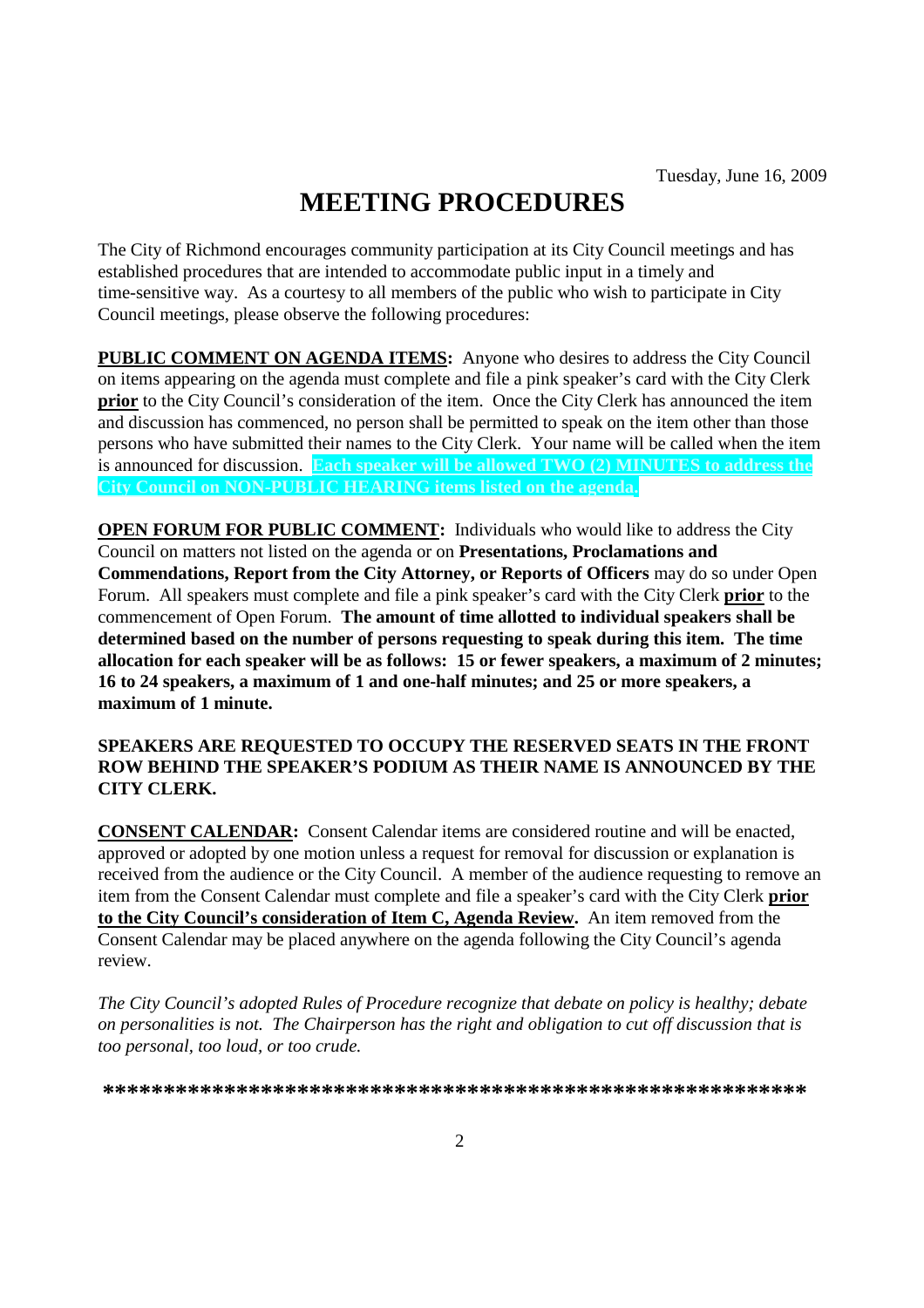# **EVENING OPEN SESSION**

5:00 p.m.

# **A. ROLL CALL**

### **B. PUBLIC COMMENT**

### **C. ADJOURN TO CLOSED SESSION**

# **CLOSED SESSION**

### Shimada Room of City Hall

# **A. CITY COUNCIL**

**A-1.** LIABILITY CLAIMS - PENDING LITIGATION (Government Code Section 54956.9):

Daly vs. City of Richmond

Debra Noonen vs. City of Richmond

**A-2.** CONFERENCE WITH LEGAL COUNSEL - EXISTING LITIGATION (Subdivision [a] of Government Code Section 54956.9):

Booker vs. City of Richmond

Citizens for East Shore Parks and Sustainability vs. City of Richmond

Communities for a Better Environment (CBE) vs. City of Richmond

# **RICHMOND COMMUNITY REDEVELOPMENT AGENCY**

6:15 p.m.

### **A. PLEDGE TO THE FLAG**

- **B. ROLL CALL**
- **C. STATEMENT OF CONFLICT OF INTEREST**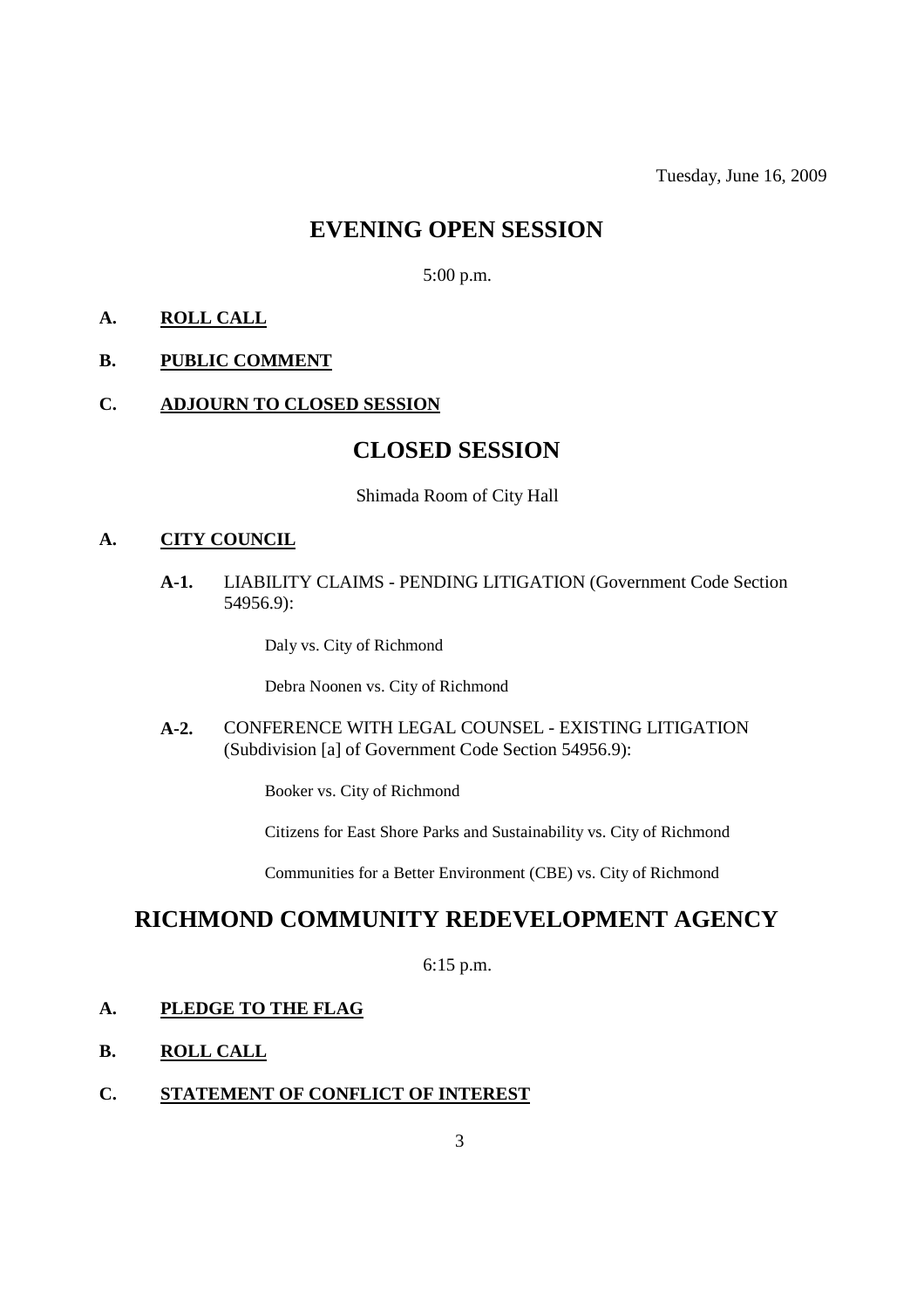### **D. AGENDA REVIEW**

### **E. OPEN FORUM FOR PUBLIC COMMENT**

## **F. PUBLIC HEARINGS**

**F-1.** ADOPT a resolution approving an amendment to a contract with Holland and Knight, LLP, to provide specialized environmental legal services for the Miraflores Housing Development, increasing the contract amount by \$250,000 to a total of \$300,000 and extending the term through June 30, 2010 (this item was reviewed and recommended for approval by the Finance Committee at its June 12, 2009, meeting) - Richmond Community Redevelopment Agency (Steve Duran/Patrick Lynch 307-8140).

# **G. CONSENT CALENDAR**

- **G-1.** ADOPT a resolution authorizing the Agency to enter into a contract with Gonzales Architects in an amount not to exceed \$360,000 for a term of one year commencing July 1, 2009, to provide architectural, design, and engineering services associated with the preparation of Planned Area Rezoning and Tentative Map application documents for the Miraflores Housing Development (this item was reviewed and recommended for approval by the Finance Committee at its June 12, 2009, meeting) - Richmond Community Redevelopment Agency (Steve Duran/Patrick Lynch 307-8140).
- **G-2.** ADOPT a resolution approving a contract with Watkin & Bortolussi for installation of landscape irrigation controllers system throughout the landscaped public areas in Marina Bay in an amount not to exceed \$338,186 for a term of June 1, 2009, through December 31, 2009, (this item was reviewed and recommended for approval by the Finance Committee at its June 12, 2009, meeting) - Richmond Community Redevelopment Agency (Steve Duran/Alan Wolken 307-8140).
- **G-3.** ADOPT a resolution authorizing the execution of a contract with Ghirardelli Associates, Inc. (GAI) to provide construction management and inspection services for capital improvement projects in Marina Bay in an amount not to exceed \$242,695 for a term of June 1, 2009, through April 30, 2010 (this item was reviewed and recommended for approval by the Finance Committee at its June 12, 2009, meeting) - Richmond Community Redevelopment Agency (Steve Duran/Alan Wolken 307-8140).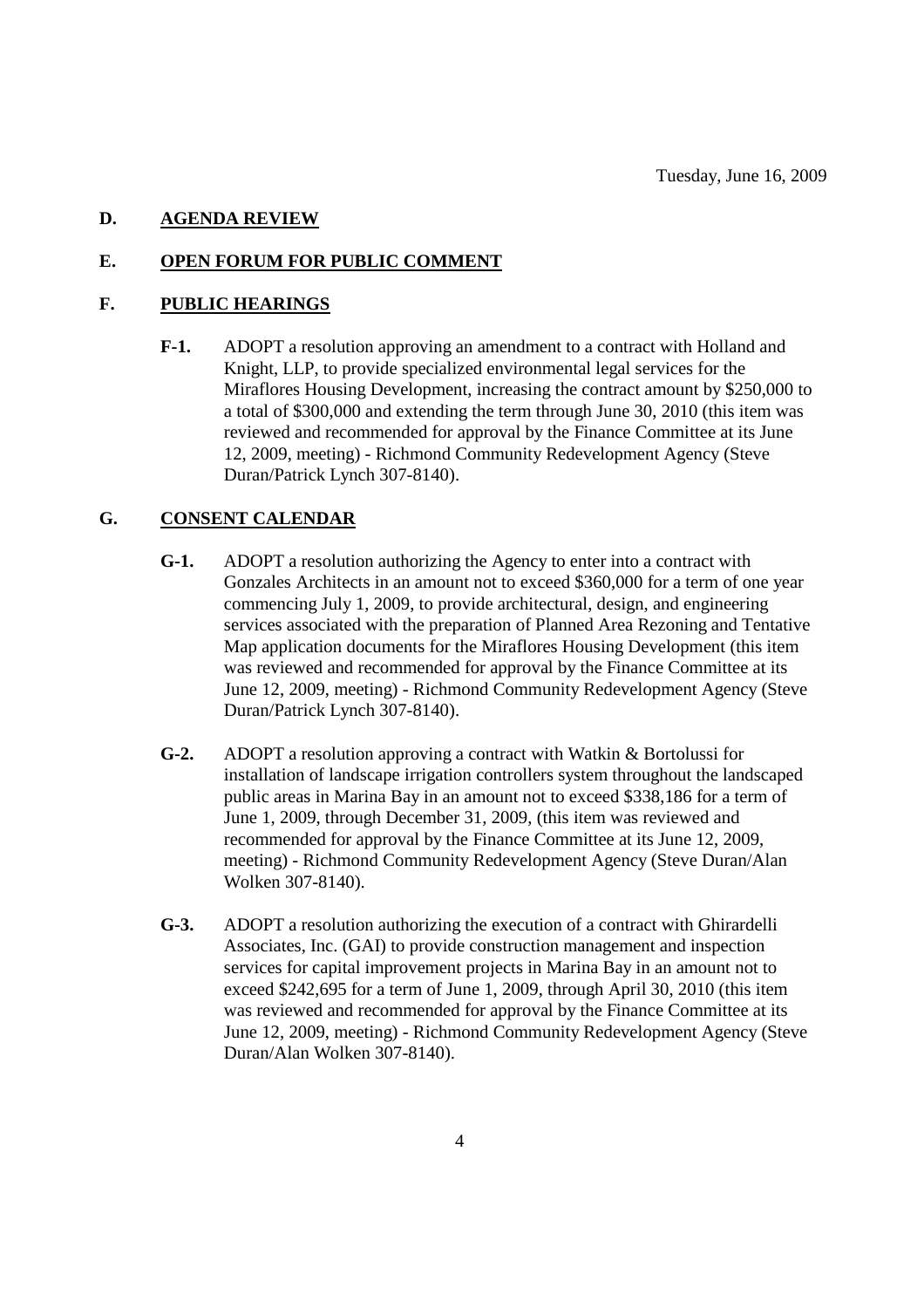- **G-4.** ADOPT a resolution approving a second amendment with the Richmond Main Street Initiative (RMSI) for program management services, increasing the contract amount by \$150,000, from \$209,000 to \$359,000, and extending the term to June 30, 2010 (this item was reviewed and recommended for approval by the Finance Committee at its June 12, 2009, meeting) - Richmond Community Redevelopment Agency (Steve Duran/Thomas Mills 307-8140).
- **G-5.** ADOPT a resolution approving and adopting the fiscal year 2009-2010 budget for the Richmond Community Redevelopment Agency in the amount of \$126,912,008 (including Operating Costs of \$27,542,008 and Project and Program Costs of \$99,370,000) and the five year 2009-2014 Capital Project and Program Budget totaling \$131,491,000 - Richmond Community Redevelopment Agency (Steve Duran/Nickie Mastay).
- **G-6.** APPROVE the minutes of the Regular Meeting held on May 19, 2009 City Clerk's Office (Diane Holmes 620-6513).

# **H. ADJOURNMENT**

# **JOINT MEETING OF HOUSING AUTHORITY/RICHMOND COMMUNITY REDEVELOPMENT AGENCY/CITY COUNCIL**

6:50 p.m.

- **A. ROLL CALL**
- **B. STATEMENT OF CONFLICT OF INTEREST**
- **C. AGENDA REVIEW**
- **D. OPEN FORUM FOR PUBLIC COMMENT**

# **E. CONSENT CALENDAR**

- **E-1.** ADOPT a resolution approving the Housing Authority's fiscal year 2009/2010 budget - Richmond Housing Authority (this item was reviewed by the Housing Advisory Commission at its June 1, 2009, Study Session) - Housing Authority (Tim Jones 621-1310).
- **F. ADJOURNMENT**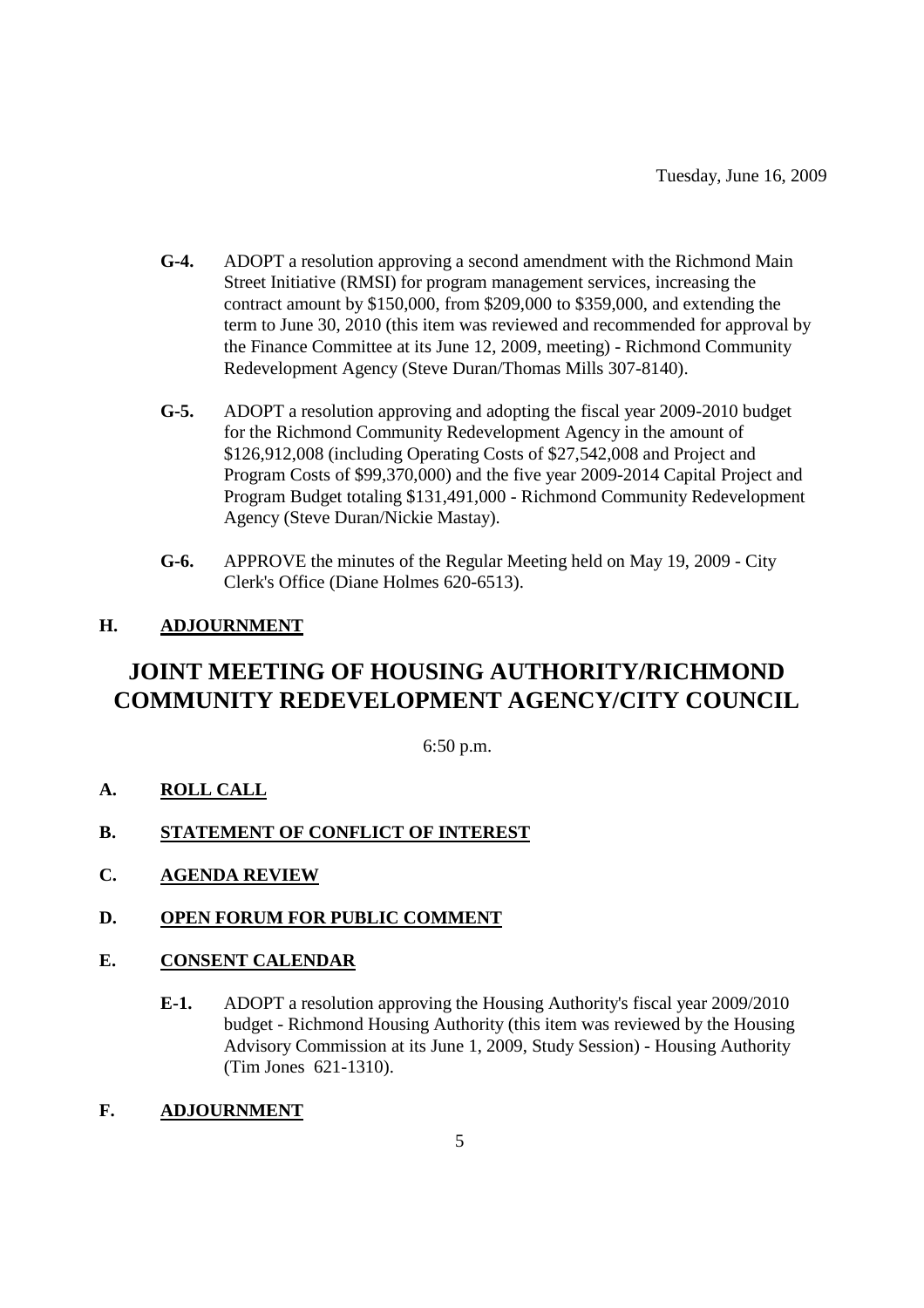# **SPECIAL JOINT MEETING OF THE RICHMOND COMMUNITY REDEVELOPMENT AGENCY/CITY COUNCIL**

6:55 p.m.

- **A. ROLL CALL**
- **B. STATEMENT OF CONFLICT OF INTEREST**
- **C. AGENDA REVIEW**
- **D. OPEN FORUM FOR PUBLIC COMMENT**

## **E. PUBLIC HEARING**

**E-1.** Public Hearing for the proposed issuance of multifamily housing mortgage revenue bonds for the Lillie Mae Jones Plaza Development in an amount not to exceed \$7,000,000; and consider adopting a resolution authorizing the issuance in an amount not to exceed \$7,000,000 multifamily housing mortgage revenue bonds for the Lillie Mae Jones Plaza Development. The Finance Committee reviewed this item at its June 12, 2009 meeting and recommends approval by the City Council -- Richmond Community Redevelopment Agency (Steve Duran/Patrick Lynch 307-8140).

# **F. CONSENT CALENDAR**

- **F-1.** ADOPT a resolution authorizing the creation of a Single-Purpose Entity for the Neighborhood Stabilization Program (NSP) - Richmond Community Redevelopment Agency (Steve Duran/Patrick Lynch 307-8140).
- **F-2.** APPROVE the minutes of the Special Joint Meetings held on May 5, 19, and 26, 2009 - City Clerk's Office (Diane Holmes 620-6513).

### **G. ADJOURNMENT**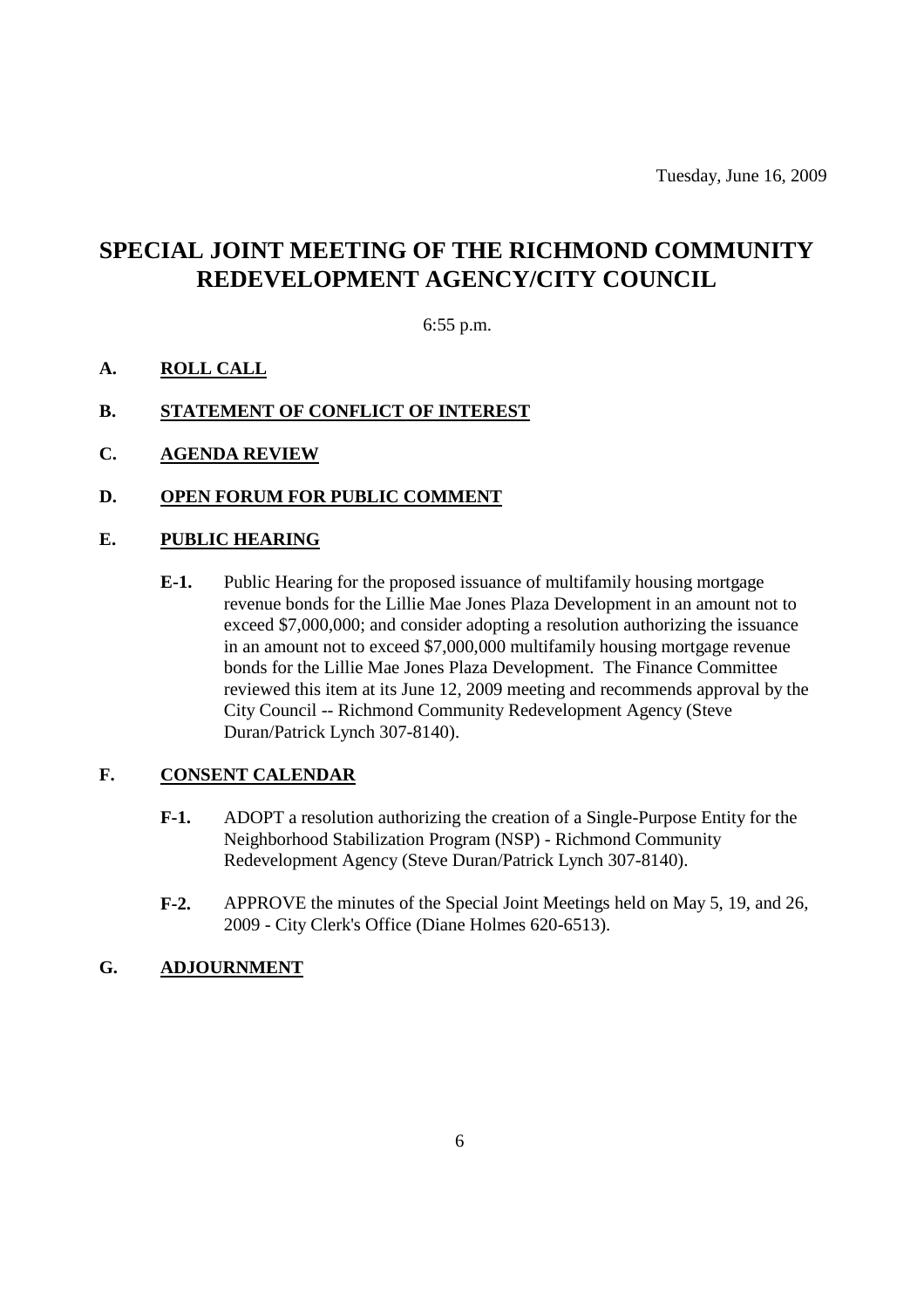# **CITY COUNCIL**

### 7:00 p.m.

### **A. ROLL CALL**

# **B. STATEMENT OF CONFLICT OF INTEREST**

### **C. AGENDA REVIEW**

#### **D. PRESENTATIONS, PROCLAMATIONS, AND COMMENDATIONS**

- **D-1.** Presentation of awards to Training and Education for Community Home and School (TECHS) After School Program recipients to acknowledge their dedication and exceptional hard work - Mayor's Office (Mayor McLaughlin 620- 6503).
- **D-2.** Proclamation recognizing the accomplishments and the ongoing struggles of the gay, lesbian, bisexual, transgender (LGBT) community and declaring the month of June as Pride Month in the City of Richmond - Mayor's Office (Mayor McLaughlin 620-6503).

### **E. REPORT FROM THE CITY ATTORNEY OF FINAL DECISIONS MADE AND NON-CONFIDENTIAL DISCUSSIONS HELD DURING CLOSED SESSION**

### **F. CONSENT CALENDAR**

- **F-1.** APPROVE Contract Amendment No. 1 with Forster & Kroeger for fire hazard vegetation control for the Point Molate facilities and beach area, extending the term by one year to cover July 1, 2009, to June 30, 2010, in an amount not to exceed \$251,000.04. The total contract amount will be \$482,500.04 for the twoyear period. (This contract was reviewed and recommended for approval by the Finance Standing Committee on June 12, 2009) - Public Works (Yader Bermudez 231-3009).
- **F-2.** APPROVE the donation of one surplus fire engine (1986 Pierce Dash Pumper) to the Los Medanos College Firefighter Academy in Pittsburg, California and a second surplus fire engine (1991 Pierce Dash Pumper) to the Municipality of Santa Maria Huatulco, Oaxaco, Mexico - Fire Department (Chief Michael Banks 307-8041).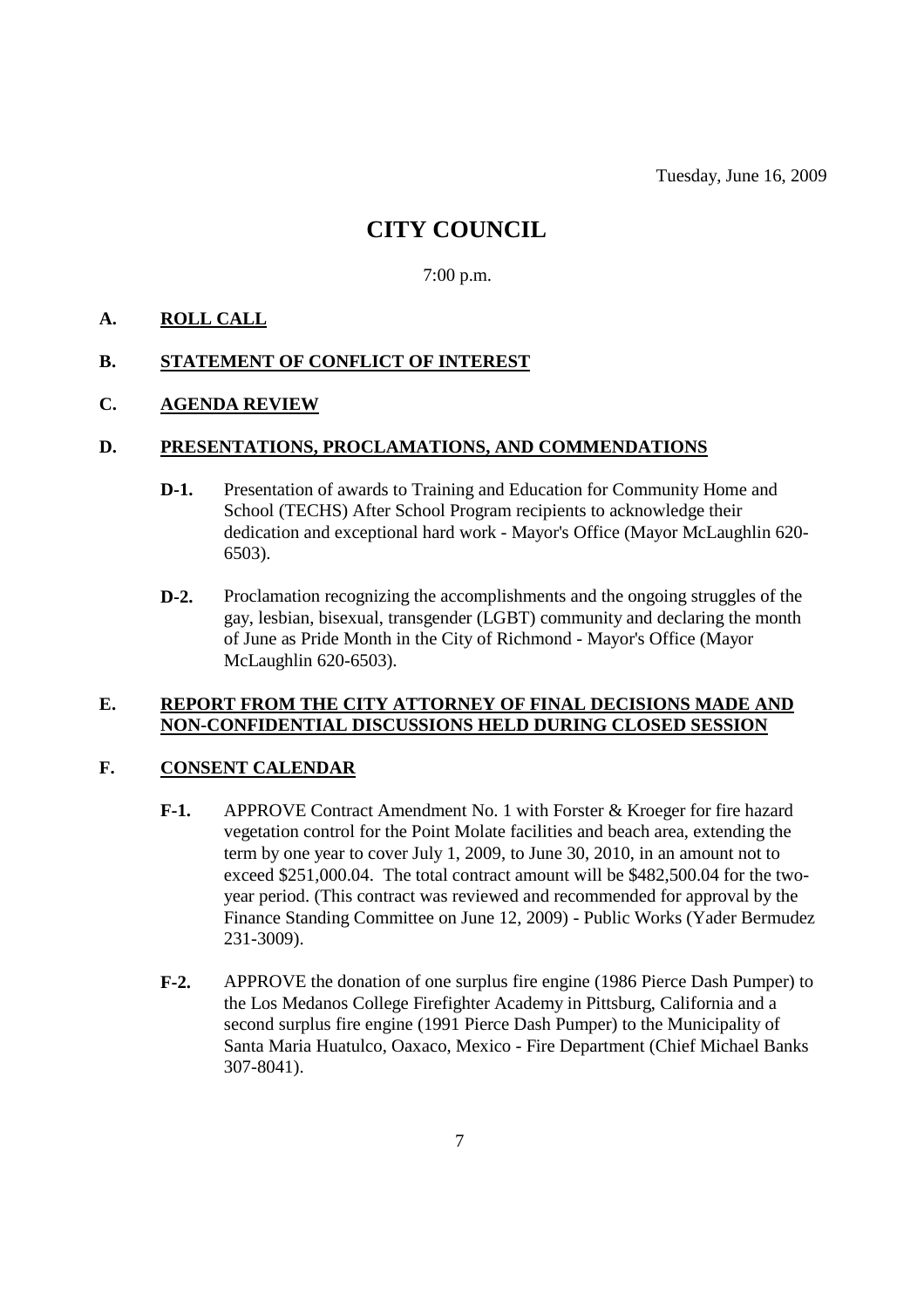- **F-3.** ADOPT a resolution Authorizing participation and membership in the California Joint Powers Risk Management Authority (CJPRMA) for placement of general liability insurance coverage for a period of three years commencing July 1, 2009, in a premium amount not to exceed \$1,000,000 for fiscal year 2009/2010, and as adjusted on an annual basis thereafter (this item was reviewed and recommended for approval by the Finance Committee at its June 12, 2009, meeting) - Human Resources Management (Leslie Knight 620-6600).
- **F-4.** APPROVE a contract amendment with Trisha A. Aljoe to provide continued legal services working with the Police Department in connection with code enforcement activities, drug house abatement matters, and general legal matters in the amount of \$150,000. The term of the contract shall be July 1, 2009, through June 30, 2010 (this item was reviewed and recommended for approval by the Finance Committee at its June 12, 2009, meeting) - City Attorney's Office (Randy Riddle 620-6509).
- **F-5.** INTRODUCE an ordinance (first reading) establishing the wages, salary, and compensation for the classification of Payroll Supervisor (Salary Range No. 057: \$6,218 - \$7,560/month) - Human Resources Management (Leslie Knight 620- 6600).
- **F-6.** ADOPT a resolution amending the City of Richmond Position Classification Plan to delete the classification of Lead Payroll Coordinator and add the classification of Payroll Supervisor - Human Resources Management (Leslie Knight 620-6600).
- **F-7.** INTRODUCE an ordinance (first reading) establishing the wages, salary, and compensation for the new classification of Cable Television Manager (Salary Range 066: \$6,660-\$8,095/month) - Human Resources Management (Leslie Knight 620-6600).
- **F-8.** ADOPT a resolution amending the City of Richmond Position Classification Plan to add the new classification of Cable Television Manager - Human Resources Management (Leslie Knight 620-6600).
- **F-9.** APPROVE Amendment No. 2 to the Miscellaneous Concrete Repairs contract with Bay Hawk, Inc. to increase the contract value by \$95,000 for a total of \$654,950 while extending the expiration date to June 30, 2010 - Engineering Department (Rich Davidson 307-8105).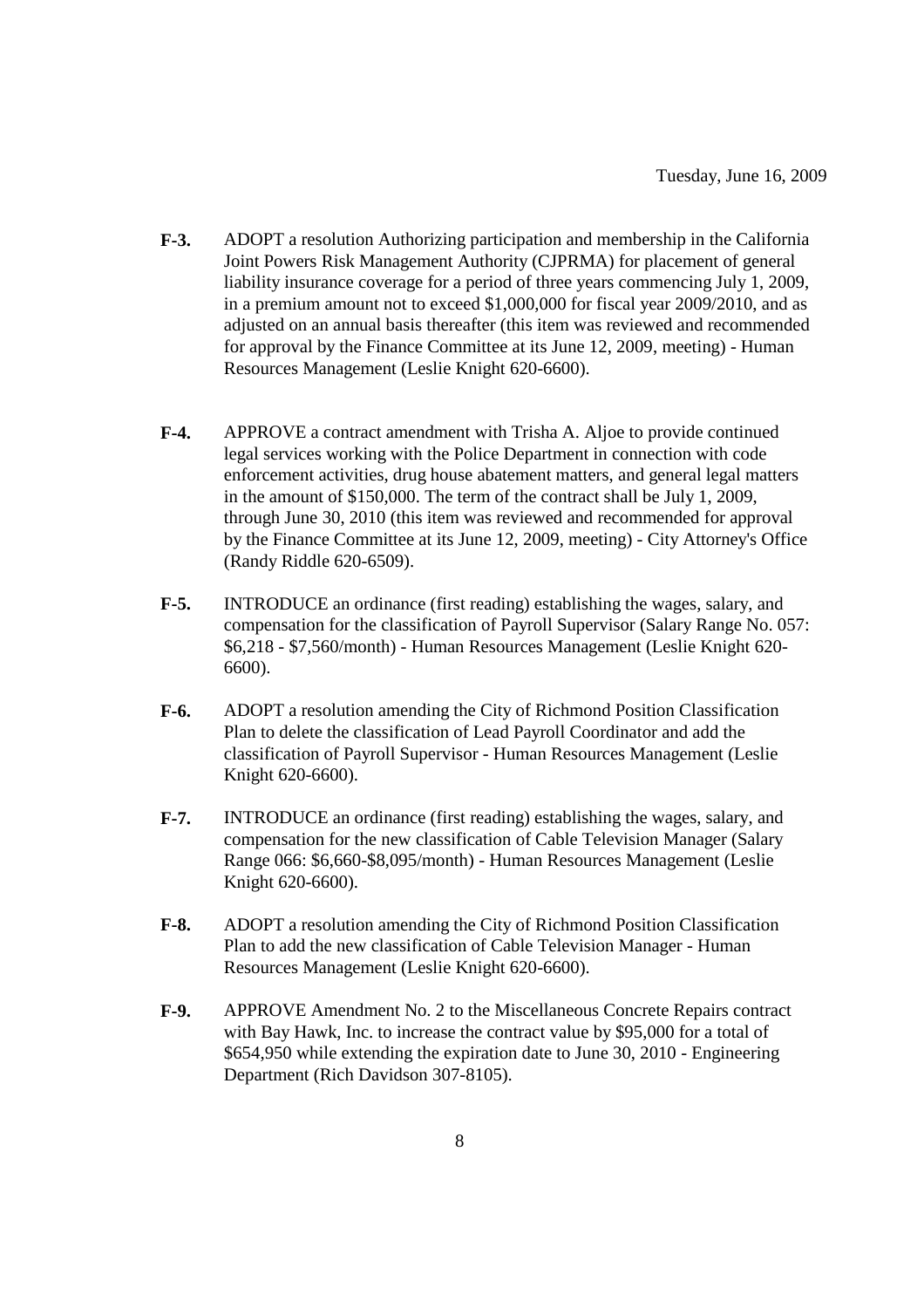- **F-10.** APPROVE a contract with the Oakland Private Industry Council to process Individual Training Accounts (ITAs) for program participants funded by the Workforce Investment Act in an amount not to exceed \$330,000 for a term of June 16, 2009, through June 30, 2010, (this agenda item was not reviewed by the Finance Committee due to a state deadline to encumber the funding prior to July 1, 2009) - Employment & Training (Sal Vaca 307-8006).
- **F-11.** APPROVE a contract with Andre Vernon to provide instructional services for the Richmond BUILD program in an amount not to exceed \$40,000 for the term of May 5, 2009, through June 30, 2010 - Employment & Training (Sal Vaca 307- 8006).
- **F-12.** APPROVE a contract with Cleve Harris to provide welding technology training for students participating in the Richmond BUILD Program in an amount not to exceed \$25,000 for a term of June 16, 2009, through June 30, 2010 - Employment & Training (Sal Vaca 307-8006).
- **F-13.** APPROVE a contract with AN West for completion of final engineering design and bid documents for five retaining walls as part of the Point Richmond Retaining Wall Repair project in an amount not to exceed \$88,278 - Engineering (Rich Davidson 307-8105).
- **F-14.** APPROVE a contract with Rowley International Inc. to allow the continuation of quality assurance activities during the construction of the swimming pool for the renovation of the Richmond Natatorium (the Plunge) in an amount not to exceed \$25,189.42 - Engineering (Rich Davidson/Frank Lideros 307-8173).
- **F-15.** APPROVE the purchase of tables, chairs, and storage units for nine community centers and the Richmond Auditorium from Mity-Lite, Inc. under a State of California, Multiple Award Schedule (CEMAS) Bid Contract No. 4-06-01- 0061B in an amount not to exceed \$95,000 - Recreation Department (Keith Jabari 620-6791).
- **F-16.** APPROVE a professional services contract with Marcy Wong & Donn Logan Architects to continue architectural services on the Martin Luther King (MLK) Community Center and Park Project in an amount not to exceed \$97,541.72 - Engineering (Rich Davidson/Frank Lideros 307-8173).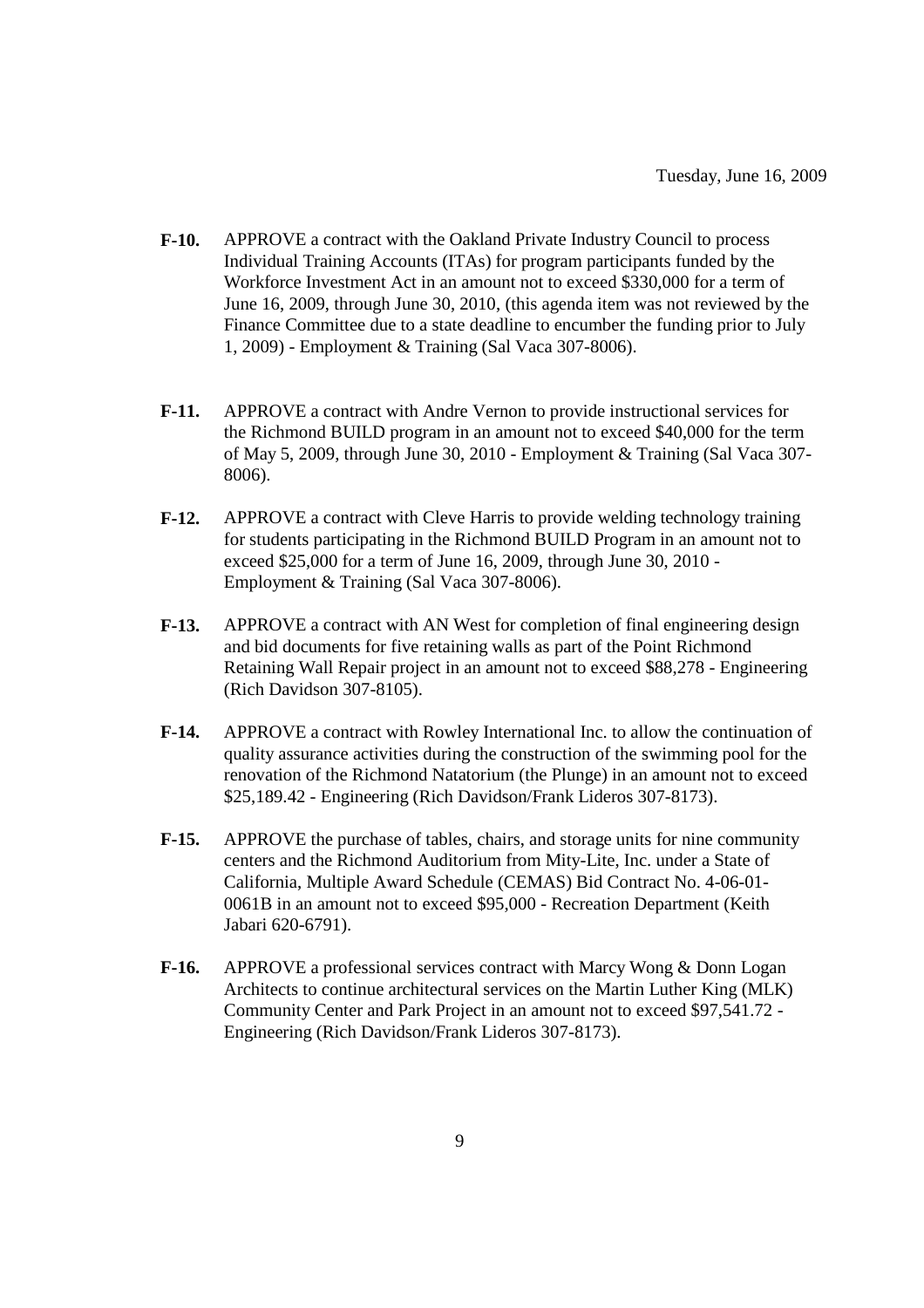- **F-17.** ADOPT a resolution approving the 2009/2010 Appropriations Limit pursuant to Article XlllB, as amended by the Constitution of the State of California - Finance Department (James Goins 620-6740).
- **F-18.** ADOPT the following resolutions: (1) approving the fiscal year 2009-10 Operating Budget and the (2) fiscal year 2009-14 Five-Year Capital Improvement Budget – Finance Department (James Goins 620-6740).
- **F-19.** ADOPT an ordinance (second reading) amending the Trespassing Ordinance to empower businesses to prohibit unwanted persons from returning to their establishments for a period of up to one year when specific criteria have been met - Police Department (Chief Chris Magnus 620-6656).
- **F-20.** ADOPT an ordinance (second reading) repealing Richmond Municipal Code Chapters 13.08 through 13.36 and adopting a new Chapter 13.08 regarding appeals and remedies for tax and fee disputes - City Attorney's Office (Randy Riddle 620-6509).
- **F-21.** APPROVE appointment of Councilmember Rogers as representative and Vice Mayor Lopez as alternate to ABAG General Assembly for 2009 - Mayor's Office (Mayor McLaughlin 620-6503).
- **F-22.** ADOPT a resolution authorizing the City Manager to submit an application for the expenditure of the formula-allocated Federal Energy Efficiency and Conservation Block Grant funds in the amount of \$955,100 for the approximate period from August 1, 2009, through July 31, 2012 - City Manager (Bill Lindsay 620-6512).
- **F-23.** APPROVE a fourth amendment to the Glen Price Group contract to provide grant seeking and proposal writing services to City departments increasing the not-to-exceed cost by \$95,000 for a total cost of \$576,000, and extending the term by 12 months through June 2010 - City Manager (Bill Lindsay 620-6512).
- **F-24.** APPROVE a contract with the Tioga Group, Inc. (Tioga) in an amount not to exceed \$35,000 to prepare a study for review by San Francisco Bay Conservation and Development Commission (BCDC) in consideration of issuing a permit to the Port of Richmond for the Honda Port of Entry project at the Point Potrero Marine Terminal - Port (Jim Matzorkis 215-4600).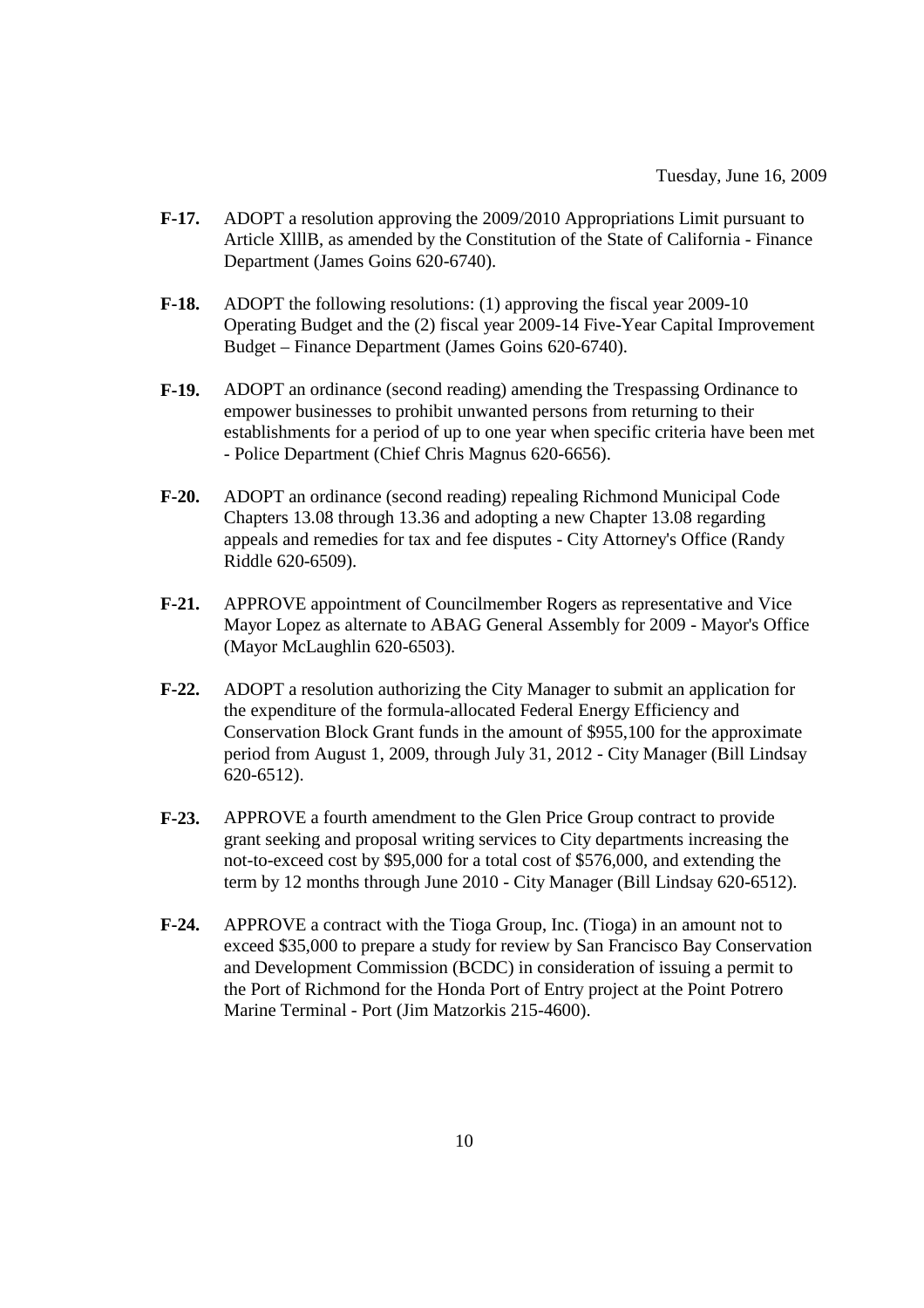- **F-25.** ADOPT an ordinance (second reading) enacting local eviction control on foreclosed property by prohibiting eviction of residential tenants from rental units during the period the unit is subject to sale under the power of sale of a deed of trust or foreclosure, except as authorized by ordinance - Councilmember Ritterman (620-6581).
- **F-26.** CONSIDER recommending a 10-month contract with Nichols Consulting Engineering to produce a complete and accurate storm drain geographic network to support infrastructure planning, pollutant load assessments, and hazard mitigation in an amount not to exceed \$693,680 - City Manager's Office (Bill Lindsay 620-6512).
- **F-27.** APPROVE the purchase of four trucks for the Parks and Landscape Division that will replace existing aged and worn vehicles presently in Richmond's fleet, in an amount not to exceed \$148,000.00. (this item was reviewed by the Finance Standing Committee on June 12, 2009, and recommended for approval by City Council Public Works (Yader A. Bermudez 231-3009).

## **G. OPEN FORUM FOR PUBLIC COMMENT**

### **H. RESOLUTIONS**

- **H-1.** ADOPT a resolution to support and maintain Adult Education and English as a Second Language Programs in the West Contra Costa Unified School District - Mayor's Office (Mayor McLaughlin 620-6503).
- **H-2.** ADOPT a resolution placing driver's license checkpoints as a low priority for the Richmond Police Department - Councilmembers Ritterman, Viramontes, and Vice Mayor Lopez (620-6581).
- **H-3.** ADOPT a resolution in support of efforts to exclude Interstate 80 in Contra Costa County for express lane consideration if Assembly Bill 74 (TORRICO) is not modified to include West Contra Costa Transportation Advisory Committee (WCCTAC) proposed amendments and to direct staff to forward this resolution to WCCTAC for their use in lobbying Senate legislators to exclude I-80 from the Network as appropriate - Councilmembers Butt, Viramontes, and Ritterman (236-7435).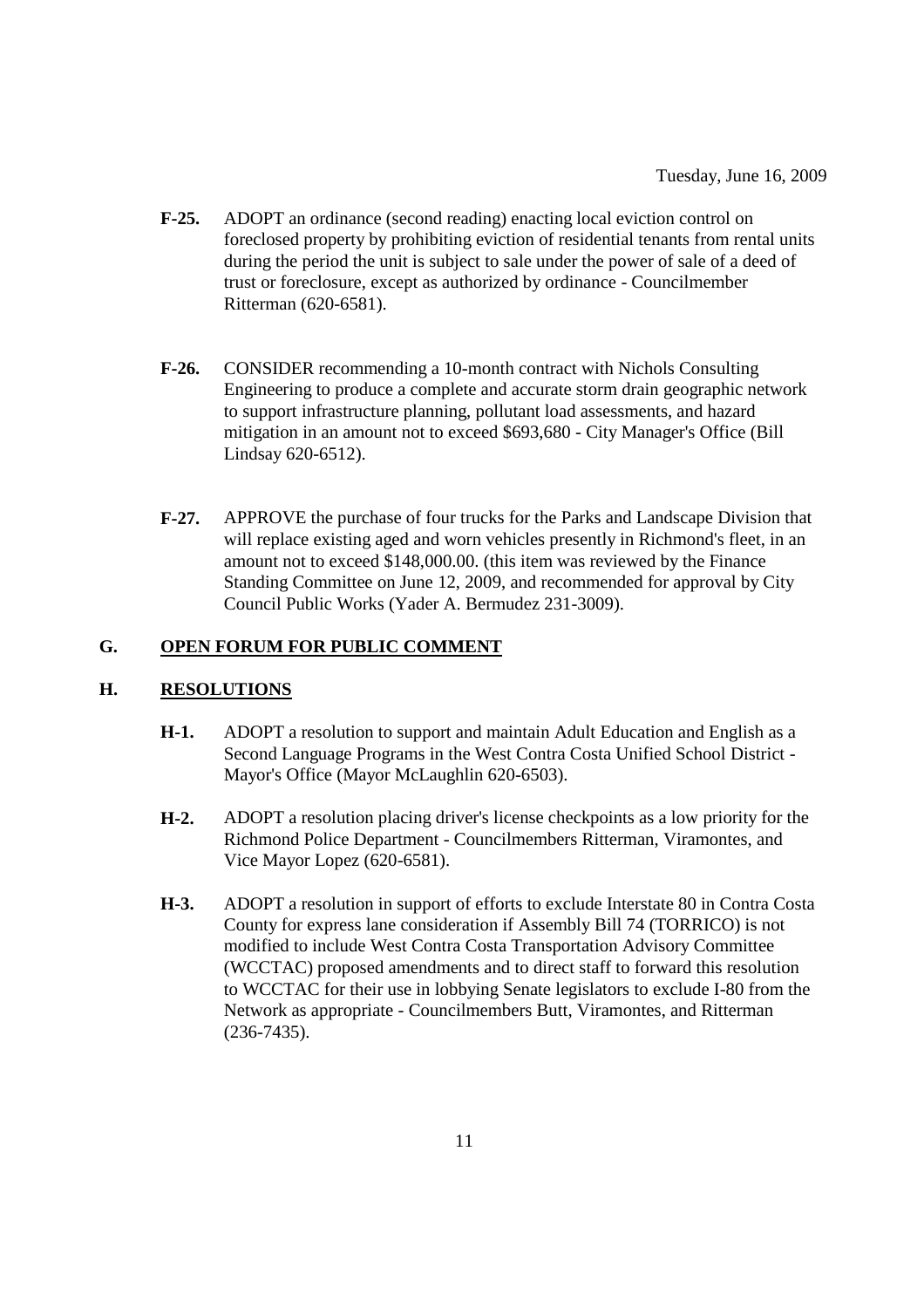- **H-4.** ADOPT a resolution in support of Youth of Promise A Mentoring Program in West Contra Costa County and encourage volunteerism through mentorships to assist at-risk youth in the City of Richmond - Vice Mayor Lopez (620-6581).
- **H-5.** ADOPT a resolution amending the City Council Rules of Procedure and Order to: (1) change the starting and ending times of meetings; (2) alter the order of business; (3) consolidate City Council, Redevelopment Agency Board and other meetings; (4) limit the ability of members of the public to remove items from the Consent Calendar; and (5) make related changes to facilitate completing Council and Board business in a timely fashion - City Attorney's Office (Randy Riddle 620-6509).

# **I. ORDINANCES**

- **I-1.** INTRODUCE an ordinance (first reading) adding Richmond Municipal Code Chapter 3.21 (Design Review Board) and revising Richmond Municipal Code Section 15.04.930 regarding design review criteria, processing and procedures - Planning and Building Services Department (Richard Mitchell 620-6706).
- **I-2.** INTRODUCE an ordinance (first reading) establishing regulations for land use related to biodiesel facilities in the City of Richmond - Planning and Building Services Department (Richard Mitchell 620-6706).

# **J. COUNCIL AS A WHOLE**

- **J-1.** RECEIVE a report and DIRECT staff regarding the status of oil and gas pipeline franchises in the City of Richmond, including but not limited to the collection of fees and potential adoption of new legislation governing the franchise process - City Attorney's Office (Randy Riddle 620-6509).
- **J-2.** ACCEPT a report containing a matrix of foreclosure prevention and mitigation activities and their status - Richmond Redevelopment Agency (Steve Duran /Patrick Lynch 307-8140).
- **J-3.** 1. RECONSIDER approval of a consulting service agreement with North<sup> $\triangle$ </sup>Star; and if reconsideration granted, 2. APPROVE a consulting service agreement with North^Star in an amount not to exceed \$87,000 to facilitate a community process to identify the City of Richmond's unique brand and develop creative tools such as a new logo, strapline, graphic standards, and messages for use by the community - City Manager Bill Lindsay (620-6512).